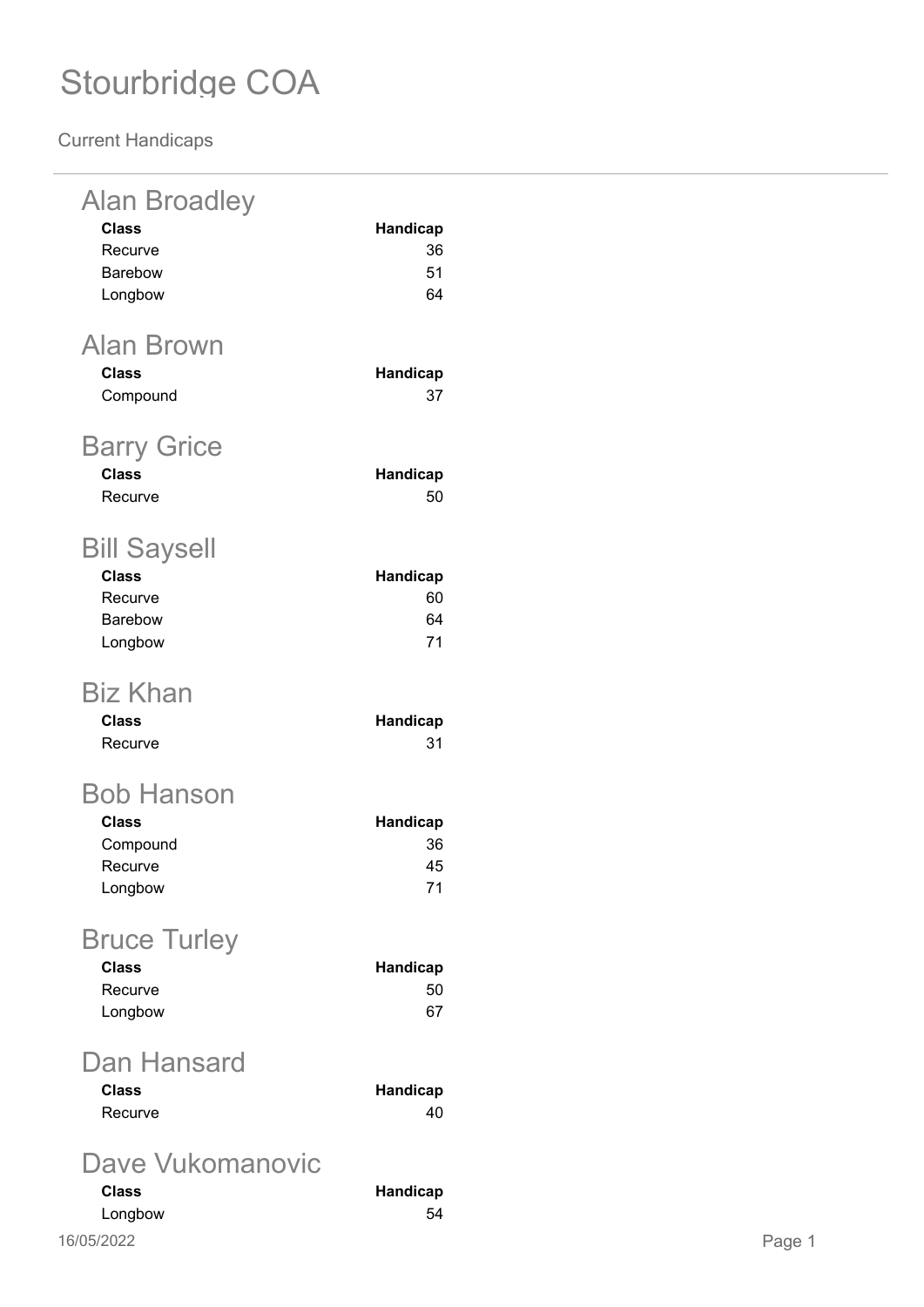| David Johnson<br><b>Class</b><br>Compound<br>Recurve<br>Longbow           | Handicap<br>50<br>57<br>70        |
|---------------------------------------------------------------------------|-----------------------------------|
| <b>Freeman Clive</b><br><b>Class</b><br>Compound                          | Handicap<br>49                    |
| <b>Jeremy Wakefield</b><br><b>Class</b><br>Compound<br>Recurve<br>Longbow | <b>Handicap</b><br>42<br>62<br>70 |
| <b>Jo Horner</b><br><b>Class</b><br>Recurve                               | Handicap<br>43                    |
| Joy Hall<br><b>Class</b><br>Recurve                                       | Handicap<br>73                    |
| <b>Julia Tromans</b><br><b>Class</b><br><b>Barebow</b>                    | Handicap<br>65                    |
| <b>Keely Walton</b><br><b>Class</b><br>Recurve                            | Handicap<br>53                    |
| <b>Leif Parker</b><br><b>Class</b><br>Recurve                             | <b>Handicap</b><br>57             |
| <b>Macey Beddall</b><br><b>Class</b><br>Recurve                           | Handicap<br>62                    |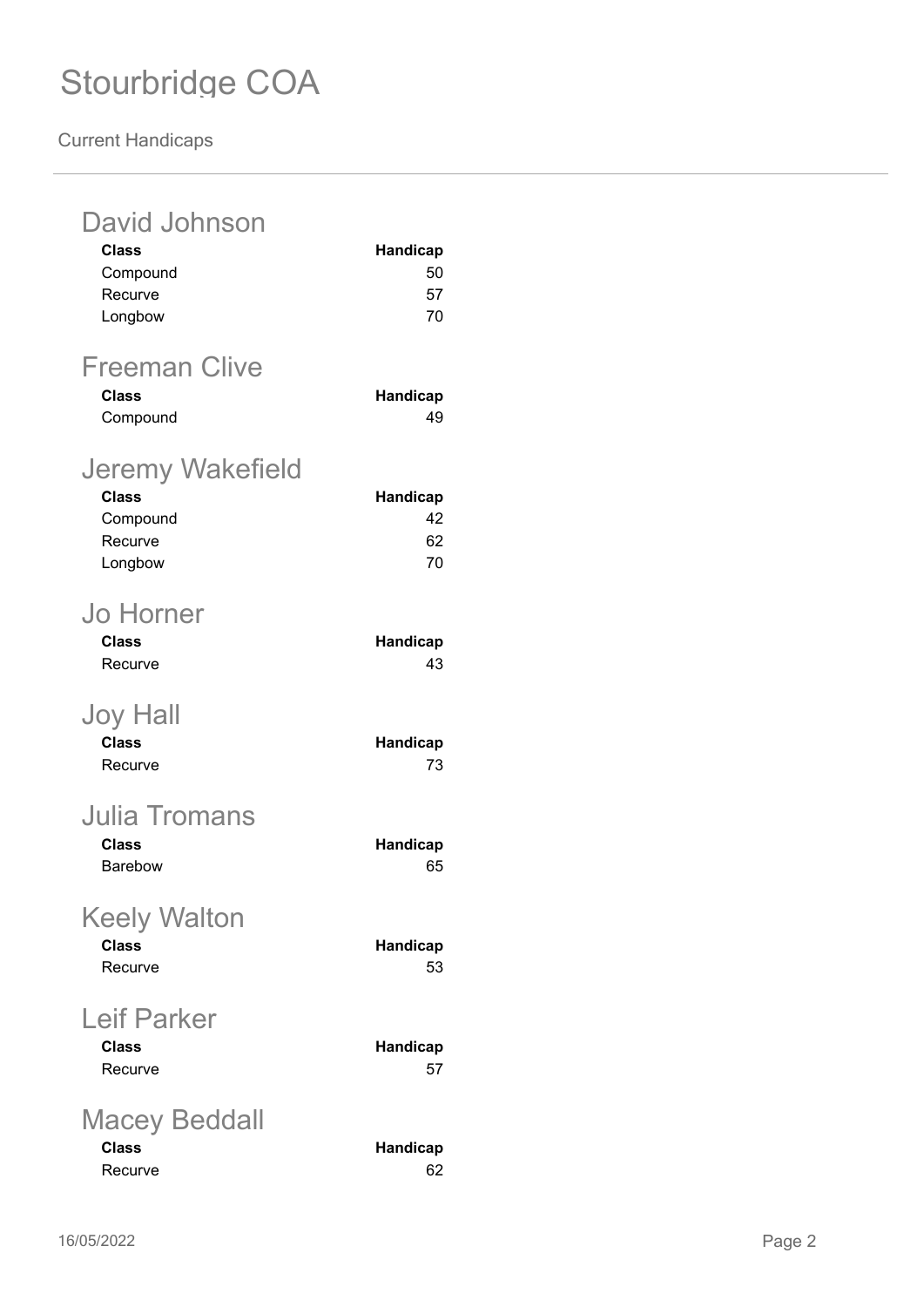| Margaret Hanson<br><b>Class</b><br>Compound<br>Recurve<br>Longbow | <b>Handicap</b><br>42<br>45<br>80 |
|-------------------------------------------------------------------|-----------------------------------|
| Mark Wragg<br><b>Class</b><br>Compound                            | <b>Handicap</b><br>29             |
| Matthew Knight<br><b>Class</b><br>Recurve                         | Handicap<br>43                    |
| Michelle Hall<br><b>Class</b><br>Compound<br>Recurve              | <b>Handicap</b><br>28<br>75       |
| <b>Pattie Vukomanovic</b><br>Class<br>Longbow                     | Handicap<br>75                    |
| <b>Paul Roughsedge</b><br><b>Class</b><br>Recurve                 | Handicap<br>52                    |
| <b>Paul Turner</b><br><b>Class</b><br>Compound<br>Recurve         | Handicap<br>31<br>66              |
| <b>Peter Barber</b><br><b>Class</b><br>Recurve<br>Longbow         | <b>Handicap</b><br>63<br>71       |
| Peter Langmaid<br><b>Class</b><br>Compound<br>Recurve             | <b>Handicap</b><br>27<br>51       |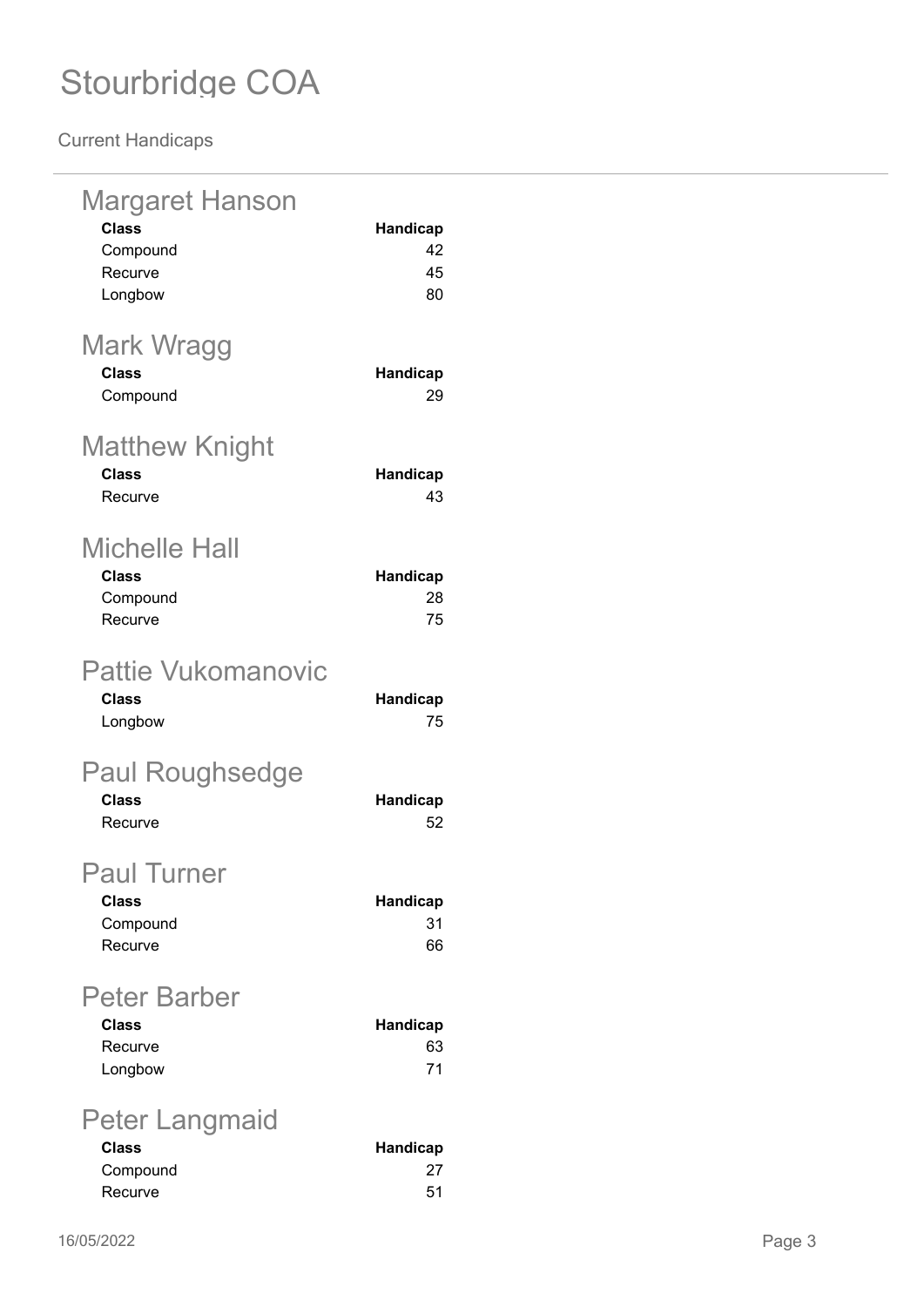| <b>Peter North</b><br><b>Class</b><br>Barebow<br>Longbow                       | Handicap<br>55<br>69              |
|--------------------------------------------------------------------------------|-----------------------------------|
| <b>Rachel Turner</b><br><b>Class</b><br>Compound<br>Recurve                    | <b>Handicap</b><br>51<br>66       |
| <b>Reginald Paget</b><br><b>Class</b><br>Recurve                               | <b>Handicap</b><br>37             |
| Roger Hanson<br>Class<br>Recurve                                               | <b>Handicap</b><br>41             |
| <b>Roger Seabury</b><br><b>Class</b><br>Longbow                                | <b>Handicap</b><br>60             |
| <b>Scott Fellows</b><br><b>Class</b><br>Recurve<br>American Flatbow<br>Barebow | <b>Handicap</b><br>41<br>63<br>65 |
| <b>Scott Potter</b><br><b>Class</b><br>Compound                                | Handicap<br>22                    |
| <b>Steve Kelly</b><br><b>Class</b><br>Recurve<br>Longbow                       | <b>Handicap</b><br>47<br>71       |
| Steve Knight<br><b>Class</b><br>Compound<br>Recurve<br>Longbow                 | <b>Handicap</b><br>51<br>53<br>61 |